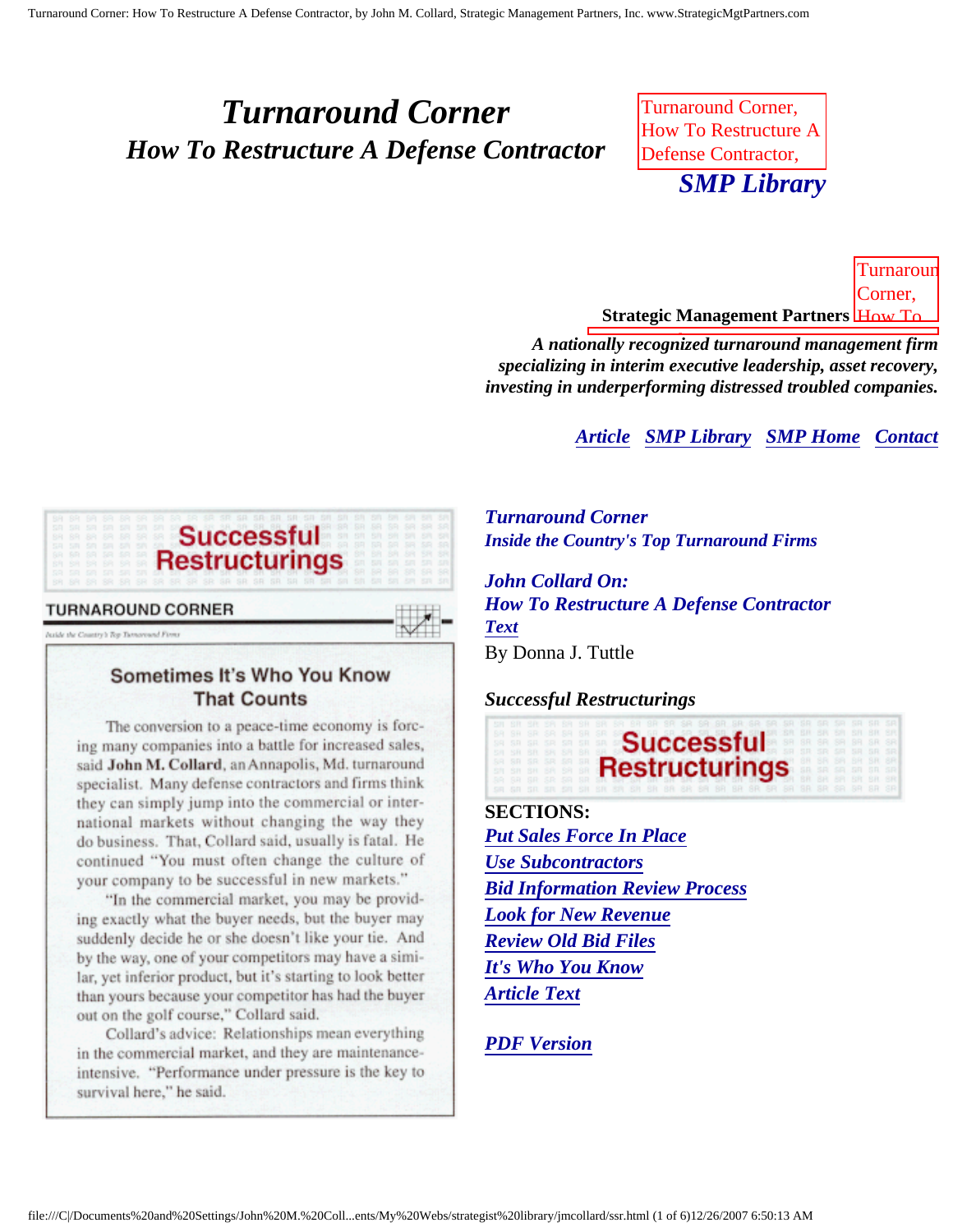# **Inside the Country's Top Turnaround Firms**

*[Sections](#page-0-2) [Index](#page-0-3)*

By Donna J. Tuttle

## *John Collard On: How To Restructure A Defense Contractor*

On the surface, development of weapons systems has little to do with environmental impact studies. But turnaround manager, John M. Collard, president of Annapolis, Md. based, Strategic Management Partners, Inc., recently found a way to link the two and thereby save his client, a high tech weapons system defense contractor, from financial suicide. Now, instead of analyzing the trajectory power of jets and missiles, the firm studies the movement of pollution particles through the air.

Collard's client, who must remain anonymous due to a client confidentiality agreement, is a 300 employee firm with \$33 million in annual sales. Before Collard became involved, the company developed and deployed weapons systems for the government. Its major customers included air and space divisions of major governmental agencies such as the Strategic Defense Initiative (SDI), the National Aeronautics and Space Administration (NASA), and the U.S. Air Force. [Today the firm has grown six-fold]

Much of the firm's work involved simulation modeling, a type of computer programming that recreates events like missile launchings and jet takeoffs in true to life fashion. Using the sophisticated programs, the firm's employees measured different characteristics of flight and movement.

Simulation modeling was profitable for the company during the '80's. However, the '90's brought defense cutbacks, the end of the Cold War and a change of administration. There was little need for such "War Games." As a result, the company's narrow specialty hung like a noose around its neck.

When Collard walked in the firm's doors, annual sales had dropped from \$42 million to \$33 million, the company hadn't won a major contract in three years and its market was shrinking rapidly. As the company's profit margins became smaller, it increased its bidding prices -- making it even less competitive in contests for major contracts.

In assessing the firm, Collard, who specializes in defense conversion, pinpointed two other signs of trouble common to ailing defense contractors. First, the company's backlog of contracts was eroding.

"In federal contracting circles, companies live by their backlog," Collard said. "For example, say the company wins a five year, \$10 million contract. The first year into the contract, it may only have been paid \$2 million. That means the firm still has an \$8 million backlog."

Second, the company's bid and proposal (B&P) fund, the pool of money it uses to research and prepare bid proposals for new contracts, was deteriorating. "Not only was the company coming to the end of its rope on old contracts, it also had limited funds to go out and get new ones," Collard said.

Collard and management spent the majority of their time trying to pinpoint a service or product that could project the company into the commercial market. The company finally realized its core strength was measuring the movement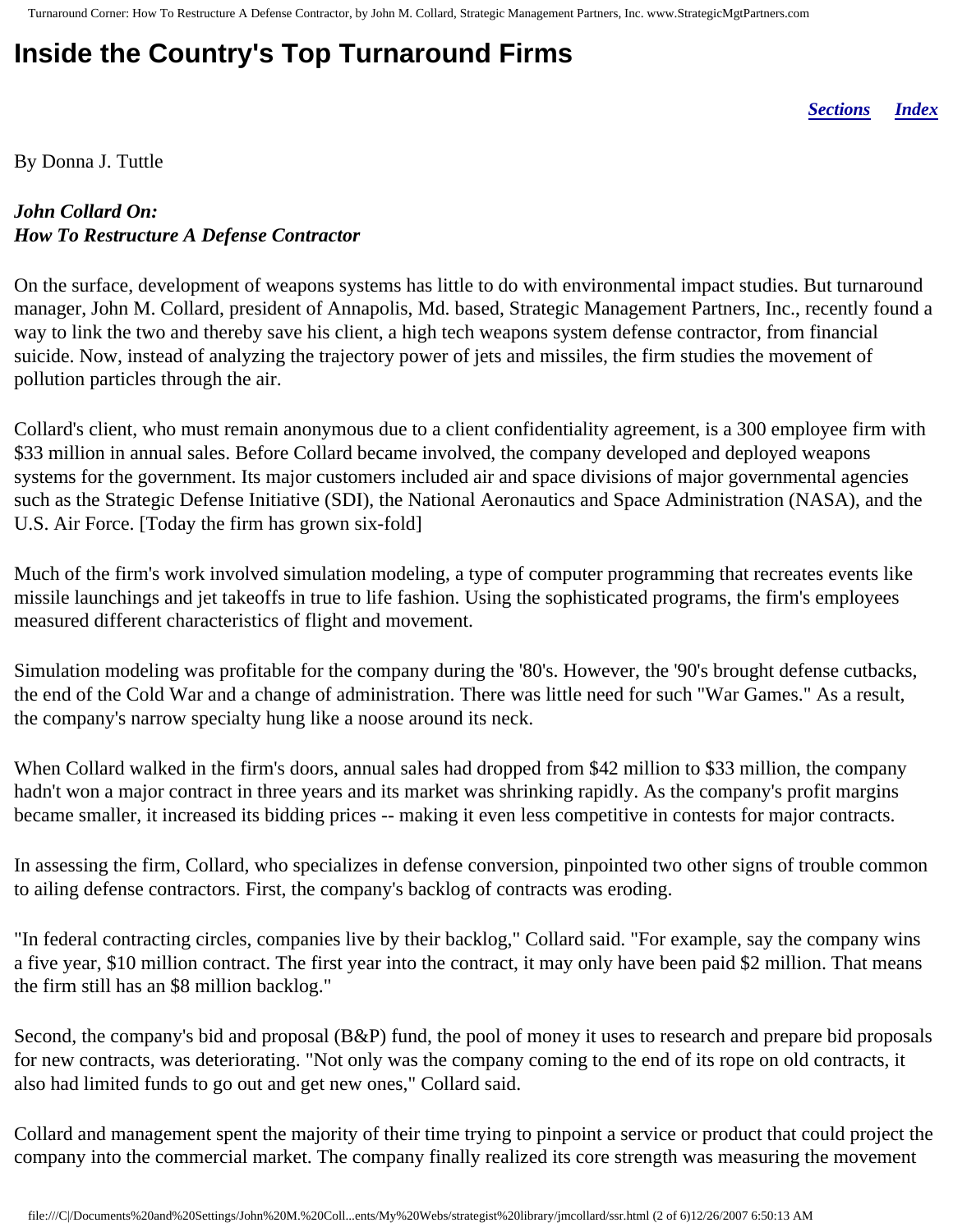Turnaround Corner: How To Restructure A Defense Contractor, by John M. Collard, Strategic Management Partners, Inc. www.StrategicMgtPartners.com

of objects through space — but those objects didn't have to be defense related.

Collard suggested his client try to cash in on the environmental boom. "I figured they could analyze how particles of pollution float and move through the air. They told me I was crazy. After meetings with the Environmental Protection Agency (EPA) and some review of upcoming legislation, the company started to realize that maybe I wasn't crazy," Collard said.

Within the first six months of applying its expertise to the environmental industry, Collard's client won three major contracts. Today, its possibilities seem endless. The company can go after contracts to identify radiation levels coming from nuclear reactor chimneys; contracts to measure the forces of weather patterns; and contracts to examine the movement of acid rain particles. And with the flood of EPA legislation requiring commercial business to identify and measure the pollutions they generate, the company's fortunes seem secure.

While company turnarounds in other industries almost always call for a restructuring of the balance sheet, that is not the case in the defense or federal contracting industry.

"In most every turnaround case, crisis managers say 'Restructure the balance sheet. Lay off people,"' Collard said. "Those tactics don't work in the defense contractor industry. With defense contractors, there usually are not a lot of assets. Their balance sheet is not very complicated. Usually, they rent a place and hire lots of people, but they don't have a lot of debt or suppliers. So the main step in converting them to new marketplaces is to build a strong selling function."

Once Collard helped this weapons systems client build a selling function and identify a new market, there was no need to retool — the firm continued to use its old equipment. Collard then consolidated seven of the firm's divisions into three including one that now deals with government testing and evaluation, one that performs studies and research and one that is developing the environmental aspect of the firm, which management believes will eventually account for about 50 percent of the firm's business.

What follows are Collard's recommendations to crisis managers with clients in the defense contracting or federal contracting industry.

# <span id="page-2-0"></span>**Put a sales force in place.**

*[Sections](#page-0-2) [Index](#page-0-3)*

"Many defense companies and federal contractors don't have a sales force," Collard said. "In government contracting, commissioned salespeople are not an allowable cost. Firms are so used to responding to requests for proposals (RFPs). To survive in the commercial market, companies must build a strong selling function."

# <span id="page-2-1"></span>**Use subcontractors to meet employment needs of big contracts.**

### *[Sections](#page-0-2) [Index](#page-0-3)*

"Many defense firms get into this almost chicken andegg scenario... They wonder how they can win big contracts without having a large employment pool; then they worry if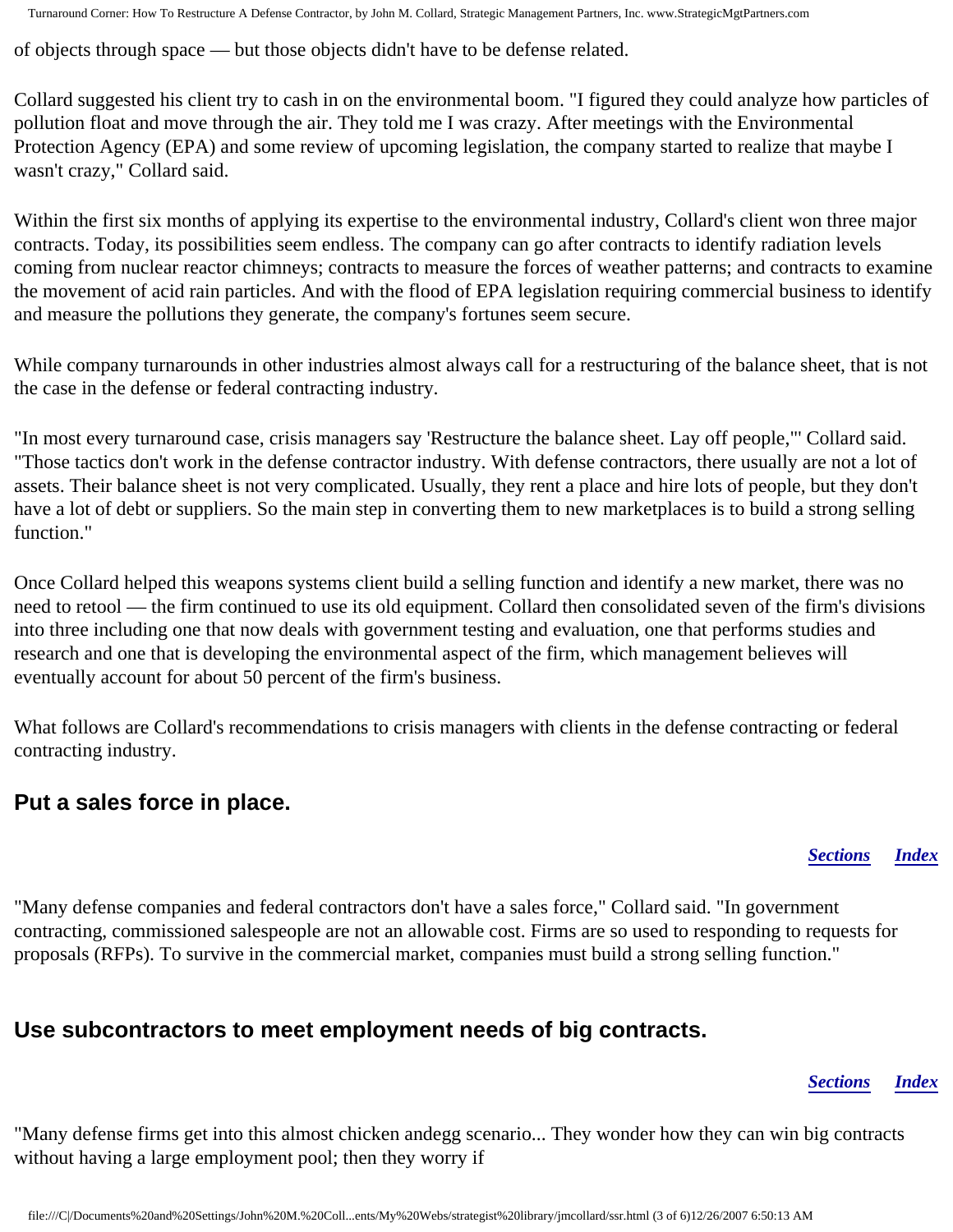they can afford the employees if they don't get the contract," Collard said. "By forming alliances with subcontractors, companies can keep their personnel costs down. While many firms hate to give part of the contract money away to subcontractors, they really are saving money because they're not paying annual salaries and overhead costs for that many permanent employees."

# <span id="page-3-0"></span>**Put a Bid Information Review (BIR) process in place.**

#### *[Sections](#page-0-2) [Index](#page-0-3)*

"The salespeople don't always ask the hard questions," Collard said. "The BIR process is structured with between 40 and 100 questions that force the salespeople to ask specifics of the company/agency seeking contractors. Often the best thing the BIR can do is let the company know if the contract isn't a good match for it. It also helps salespeople get a real feel for what the company issuing the contract really wants. From that, they can figure out how to differentiate from the others who are bidding."

## <span id="page-3-1"></span>**Look beyond the company's major product for new sources of revenue.**

#### *[Sections](#page-0-2) [Index](#page-0-3)*

"Most people limit their thinking and assume they have to deliver the same product in the same way to a new marketplace," Collard said. "If the company makes airplanes for the defense industry and suddenly finds that with defense cutbacks, a shrinking commercial market and limited global market, they think they're doomed. Often, they're not. They have subcomponents of that airplane that are very marketable —guidance systems, fuel systems, tracking systems, electronic systems. They just have to study new marLets and applications."

For example, Collard said, one of his clients worked in the military specifications field — an area that requires high tolerance equipment with a low margin for error — like the Hubble Space Telescope. Faced with financial difficulties, the company didn't know where to look for new markets. Collard suggested that they work at a lesser tolerance level — making products that were high tech, but that didn't necessarily meet military specifications. "Then there's less spoilage. It doesn't take as much time. The cost goes down. And the company is able to compete elsewhere."

## <span id="page-3-2"></span>**Review the company's old bid files.**

#### *[Sections](#page-0-2) [Index](#page-0-3)*

<span id="page-3-3"></span>"Firms spend millions of dollars developing and researching technology to meet bid specifications," Collard said. "Then, if they don't get the bid, they forget about their work. Maybe the piece of technology wasn't fast enough or accurate enough for that particular bid, but it may have application in the commercial market.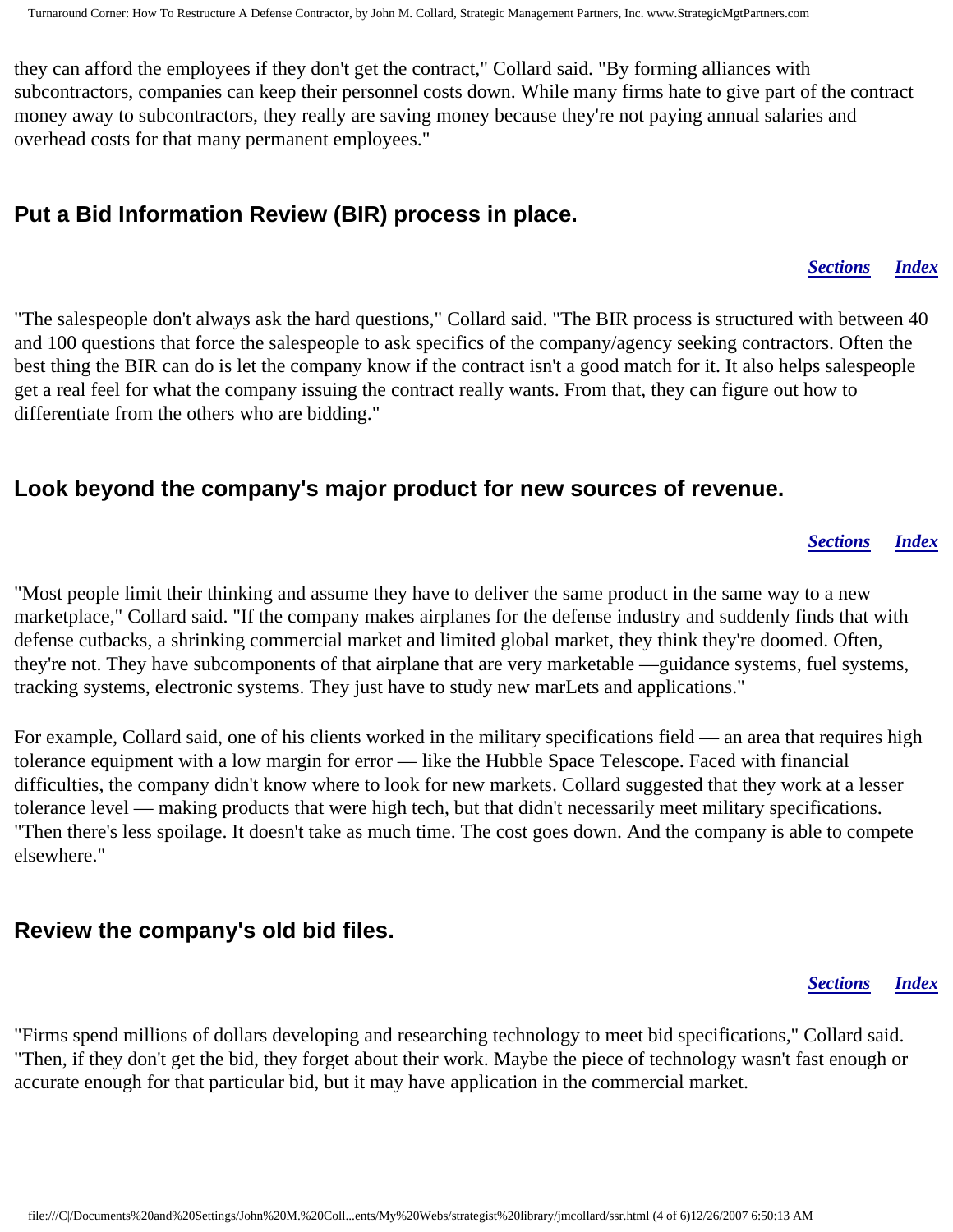*[Sections](#page-0-2) [Index](#page-0-3)*

# *Sometimes It's Who You Know That Counts*

The conversion to a peace time economy is foreing many companies into a battle for increased sales, said John M. Collard, anAnnapolis, Md. turnaround specialist. Many defense contractors and firms think they can simply jump into the commercial or international markets without changing the way they do business. That, Collard said, usually is fatal. He continued "You must often change the culture of your company to be successful in new markets."

"In the commercial market, you may be providing exactly what the buyer needs, but the buyer may suddenly decide he or she doesn't like your tie. And by the way, one of your competitors may have a simifar, yet inferior product, but it's starting to look better than yours because your competitor has had the buyer out on the golf course," Collard said.

Collard's advice: Relationships mean everything in the commercial market, and they are maintenance-intensive. "Performance under pressure is the key to survival here," he said.

*John M. Collard is president and founder of Strategic Management Partners, Inc., an Annapolis, Md.-based transition and turnaround management firm that specializes in vacation enhancement, corporate renewal, defense conversion and strategic repositioning (410 263 9100).*

*Formerly Collard served as president of Delta Data Systems, a \$25 million manufacturer in a turnaround. He also was a vice president with Martin Marietta, where he was responsible for turning or transitioning troubled segments. He serves on the board of directors of both public and privately held companies and is a frequent author and speaker Collard is currently vice chairman of the Turnaround Management Association.*

*Reprinted with permission. Successful Restructurings, and LRP Communications, 1994. Copyright 1994, Strategic Management Partners, Inc.*

Turnaround Corner, How To Restructure A Defense Contractor, about John M. Collard,

*[Sections](#page-0-2) [Index](#page-0-3)*

We welcome constructive inquires. More information is available if required.

There is more to Strategic Management Partner's *[Return to Home Page](http://members.aol.com/strategist/home.html#TOP)*